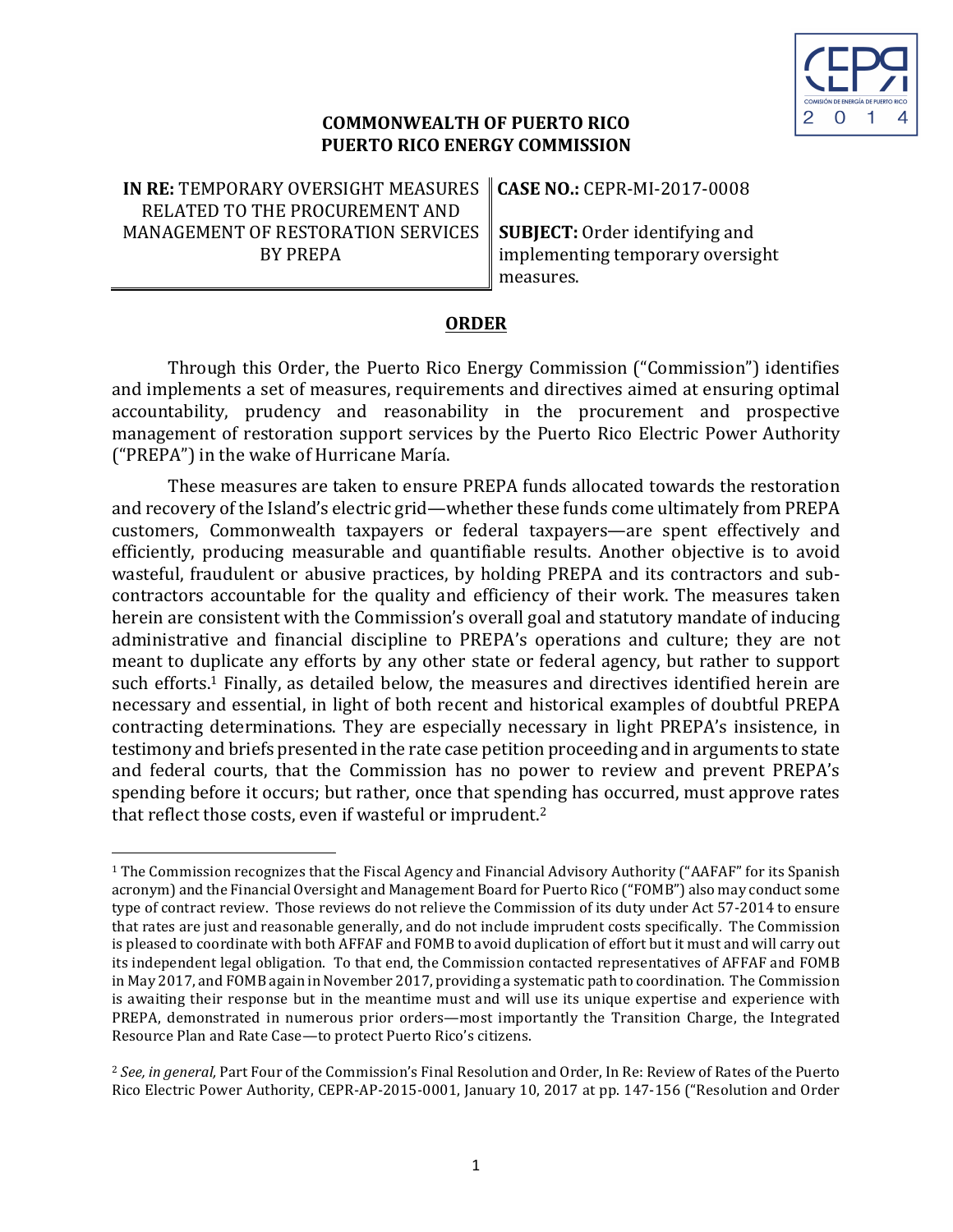

In ideal circumstances, the Commission would ask for comments on procedures to  $\theta$ ensure prudent, least-cost contracting, then craft requirements that align with PREPA's practical abilities. The present emergency does not allow for taking extra time with such procedures. Accordingly, this Order goes into effect immediately. The Commission does, however, invite PREPA to suggest alternative means of accomplishing the same objectives as the ones furthered through this Order.

## **I. BACKGROUND**

<u> 1989 - Johann Barn, mars ann an t-Amhain an t-Amhain an t-Amhain an t-Amhain an t-Amhain an t-Amhain an t-Amh</u>

## **a. PREPA's History of Imprudent Procurement and Contracting**

On October 17, 2017, PREPA signed a contract with Whitefish Energy Holdings, LLC ("Whitefish") for the provision of certain services related to the restoration and recovery of PREPA's electric grid. Less than two weeks later, amid a myriad of controversies, PREPA announced its intention to cancel the Whitefish contract on October 29, 2017.<sup>3</sup> In the 12-day period in between, PREPA incurred at least \$20.7 million of costs associated with this contract.<sup>4</sup> PREPA entered into the Whitefish contract without notifying or seeking prior approval from the Commission.

Whitefish is not the only instance in which PREPA's actions with regards to the procurement, contracting and management of contracted services have shown to lack the level of discipline and scrutiny expected from a public utility and required by Act 57-2014.<sup>5</sup> Throughout many of its proceedings, the Commission or its consultants have raised concerns regarding the terms and conditions agreed to by PREPA when entering into contracts (and whether such terms and conditions are in PREPA's and ratepayer's best interest), as well as the lack of performance metrics to ensure the quality of the work performed by the contractor. Examples include, but are not limited to, the quality of the products prepared by PREPA's contractors Siements PTI and Navigant Consulting, Inc. (submitted as part of

on PREPA's Rates") and Part II of the Commission's Final Resolution addressing PREPA's Motion for Reconsideration, CEPR-AP-2015-0001, March 8, 2017 at pp. 14-34. See also, PREPA's Verified Motion for Reconsideration of Provisions of the Final Resolution and Order, filed January 30, 2017, and PREPA's Appeal to the Puerto Rico Court of Appeals challenging the legality of the Commission's determinations, Case No. KLRA2017-0444, consolidated with Case No. KLRA2017-0446. Of special concern is that PREPA's attempts at freeing itself from required oversight have been supported by both AAFAF and the FOMB. See Notice of Removal, Case No. 17-04780 (LTS), Adversary Case No. 17-00256 (Docket Entry No. 279).

<sup>&</sup>lt;sup>3</sup> While PREPA announced its intention to cancel the Whitefish contract on October 29, 2017, Whitefish would continue providing services until certain milestones were completed. As of the date of this Order, Whitefish continues to provide services to PREPA.

<sup>&</sup>lt;sup>4</sup> http://cb.pr/whitefish-no-se-va-hasta-que-entregue-la-linea-de-aguirre-y-aguas-buenas/. This amount is expected to increase, given, as noted before, that Whitefish would continue providing services to PREPA until the completion of certain milestones.

<sup>&</sup>lt;sup>5</sup> The Puerto Rico Energy Transformation and RELIEF Act, as amended.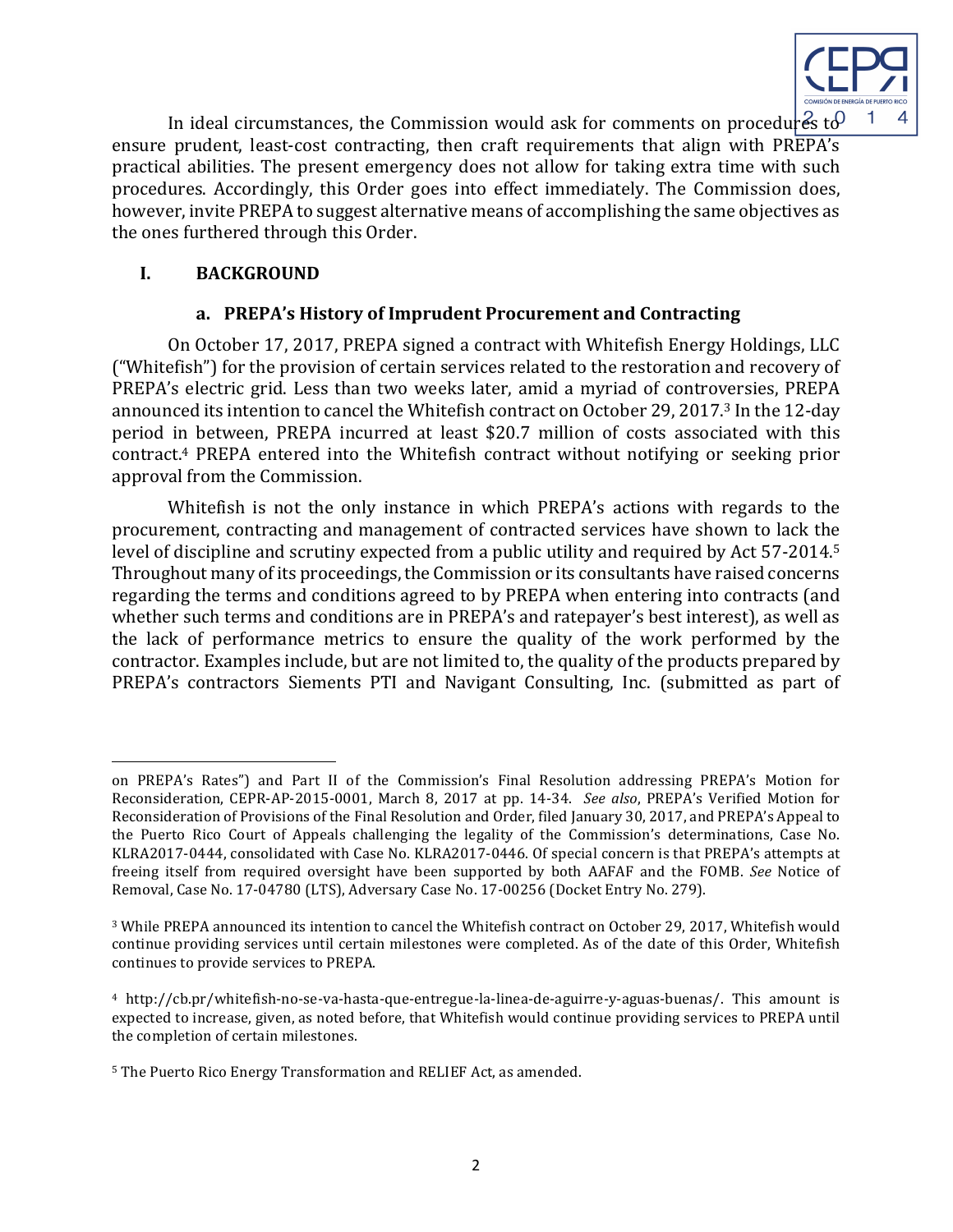

PREPA's IRP and Petition for Rate Review), PREPA's maintenance contracts with Mitsubishi-Hitachi and Alstom Caribe,<sup>7</sup> PREPA's multiple power purchase agreements with renewable energy providers,<sup>8</sup> and PREPA's power purchase agreement with EcoEléctrica.<sup>9</sup> Appendix A to this Order provides detailed insight into these and other examples. As the aforementioned list shows, these concerns are not limited to contracts related to a specific area of PREPA's operations, but rather span multiple areas of PREPA's business.

While the Commission has not made a finding regarding the prudency of these actions, they provide an insight into the type of decisions within PREPA that fuel the Commission's concerns. Particularly, the Commission is concerned that PREPA's management culture, a product of its 70-year long self-regulated monopoly status, is unwilling or unable to obtaining the type of concessions from its contractors generally sought after by investor-owned utilities worried about their bottom line.

### **b.** The case for Commission oversight

In order to be financially and operationally sustainable, a utility's rates must be sufficient to recover all of its costs, provided such costs are deemed by the regulator to be prudent. In the traditional setting of an investor-owned utility, a regulator is able to induce prudent spending and performance by preventing a utility from recovering through its rates costs which are deemed by the regulator to be the result of imprudent actions—those costs are thus paid for by the utility's shareholders, not ratepayers. This *after-the-fact* review is known as *cost disallowance*. The certainty that imprudent actions will result in lost revenues aligns the interests of shareholders and ratepayers, leading to better performance.

PREPA's case is different. PREPA is a government-owned, non-profit utility; it has no shareholders. Because it has no shareholders, all of its costs must be recovered through its rates, which means that ratepayers are entirely responsible for the costs incurred by PREPA. Once a cost is incurred, there is no practical choice but to reflect those costs in PREPA's rates. If the Commission were to prevent PREPA from recovering a cost deemed as imprudent, PREPA would operate at a deficit, or would have to cut other necessary spending. Neither result is consistent with a financially healthy and sustainable utility providing reliable service. This certainty of recovery of costs reduces management's incentives to seek during negotiations concessions from contractors that would reduce PREPA's overall costs and exposure to risks and, ultimately, benefit PREPA's ratepayers. *Before-the-fact* review by the

<u> 1989 - Johann Barn, mars ann an t-Amhain an t-Amhain an t-Amhain an t-Amhain an t-Amhain an t-Amhain an t-Amh</u>

 $6$  *See, in general,* the Part IV(A)(3) of the Final Resolution and Order, In Re: Integrated Resource Plan for the Puerto Rico Electric Power Authority, Case No. CEPR-AP-2015-0002, September 26, 2016 ("Resolution and Order on PREPA's IRP") and Parts Two, Three and Four of the Commission's Resolution and Order on PREPA's Rates. 

<sup>&</sup>lt;sup>7</sup> Resolution and Order on PREPA's Rates at  $\P$ 208 and  $\P$  $\P$ 211 – 218, respectively.

<sup>8</sup> Resolution and Order on PREPA's IRP, at 1171-188.

<sup>&</sup>lt;sup>9</sup> Resolution and Order on PREPA's Rates, at ¶152.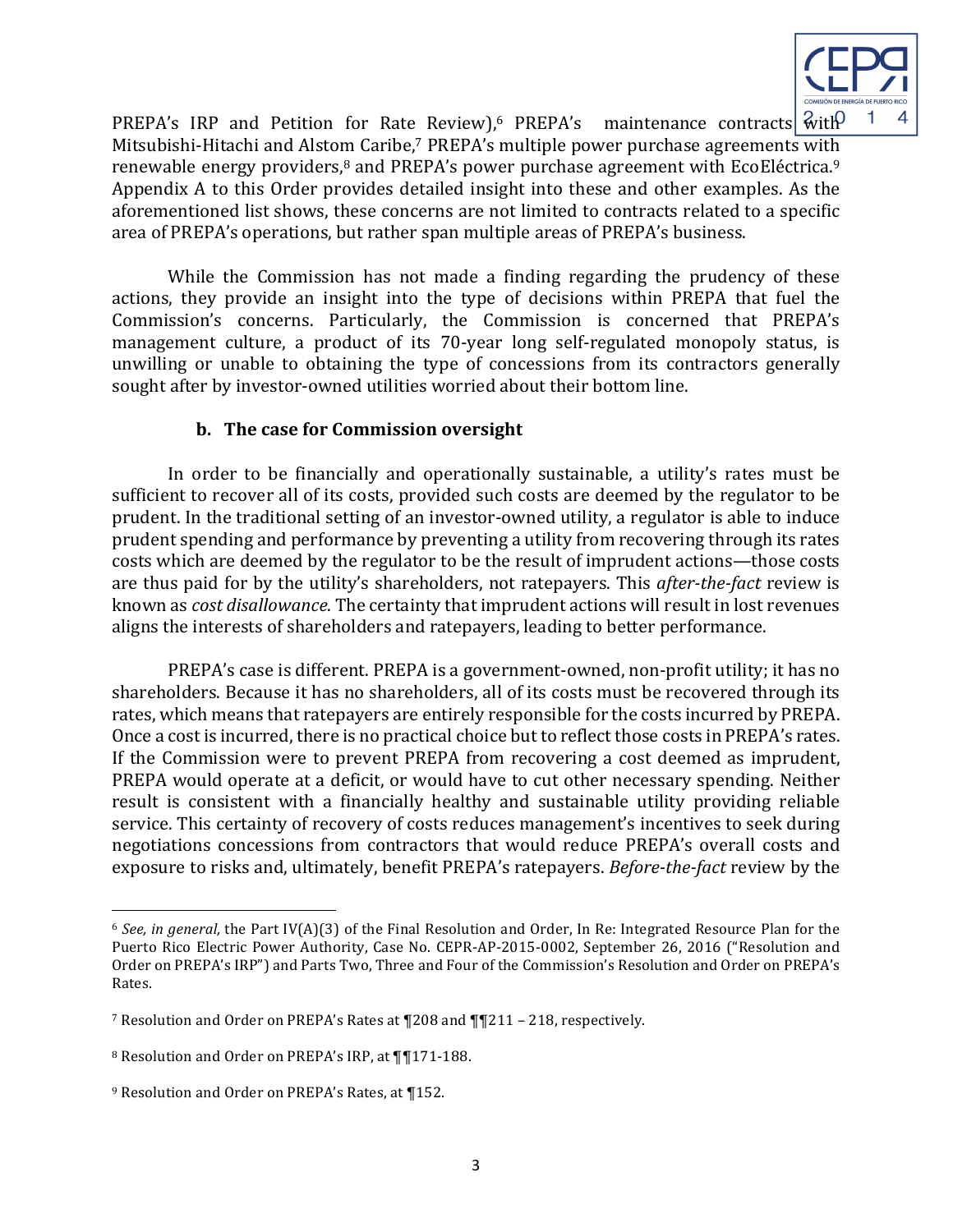

Commission is therefore a necessary action to reduce customers' exposure to imprudent costs. 

The Commission recognizes that PREPA's key personnel are deeply involved in the restoration effort, as well as efforts to renegotiate debt and secure federal resources. But it is precisely at such times of crisis that discipline in spending can decrease—especially in a company whose pre-existing discipline is suboptimal. Lack of discipline and oversight can delay restoration services by reducing the effectiveness and efficiency with which emergency resources are allocated towards emergency response and restoration efforts.

The temporary measures and directives identified in Part II of this Order are specifically designed to ensure discipline during the current emergency and the period immediately after. While the Commission will subject PREPA to rigorous oversight, the measures adopted herein are also designed to avoid unnecessary burdens which may delay PREPA's restoration efforts. Requiring PREPA and its contractors to account for their activities and costs is a small matter compared to the benefits in terms of certainty, transparency and accountability. However, the Commission invites PREPA to suggest alternative means of accomplishing the level of accountability that these requirements are designed to achieve.

## **c. The Commission's Authority to Require Review**

Act 57-2014 grants the Commission express and unambiguous authority to review PREPA's operations and implement the regulatory actions necessary to "guarantee the capacity, reliability, safety, efficiency and reasonability of electricity rate [in] Puerto Rico."<sup>10</sup> Accordingly, the Commission is empowered to address "all types of operations, processes and mandates pertaining to the efficiency of the energy sector of the Island."<sup>11</sup> This broad authority is further strengthened by the closing sentence of Section 6.3 of Act 57-2014, which states that the Commission shall have all those "implicit and incidental powers that are pertinent and necessary" to comply with its mandates. Equally vital is the Commission unquestionable authority to "require and gather [from PREPA and certified energy companies] any pertinent or necessary information to properly carry out its powers and duties."12

# **II. REQUIREMENT FOR CONTRACT REVIEW**

The foregoing factors highlight the need to establish several requirements for PREPA's contracting and spending under such contracts. These requirements will remain in effect for a period of six months, beginning on the date issuance of this Order, unless the Commission determines otherwise through resolution or order.

<u> 1989 - Johann Barn, mars ann an t-Amhain an t-Amhain an t-Amhain an t-Amhain an t-Amhain an t-Amhain an t-Amh</u>

<sup>&</sup>lt;sup>10</sup> *See* sub-section (c) of Section 6.3 of Act 57-2014.

<sup>&</sup>lt;sup>11</sup> *See* Statement of Motives of Act 57-2014 at ¶20.

<sup>&</sup>lt;sup>12</sup> *See* sub-section (l) of Section 6.3 of Act 57-2014.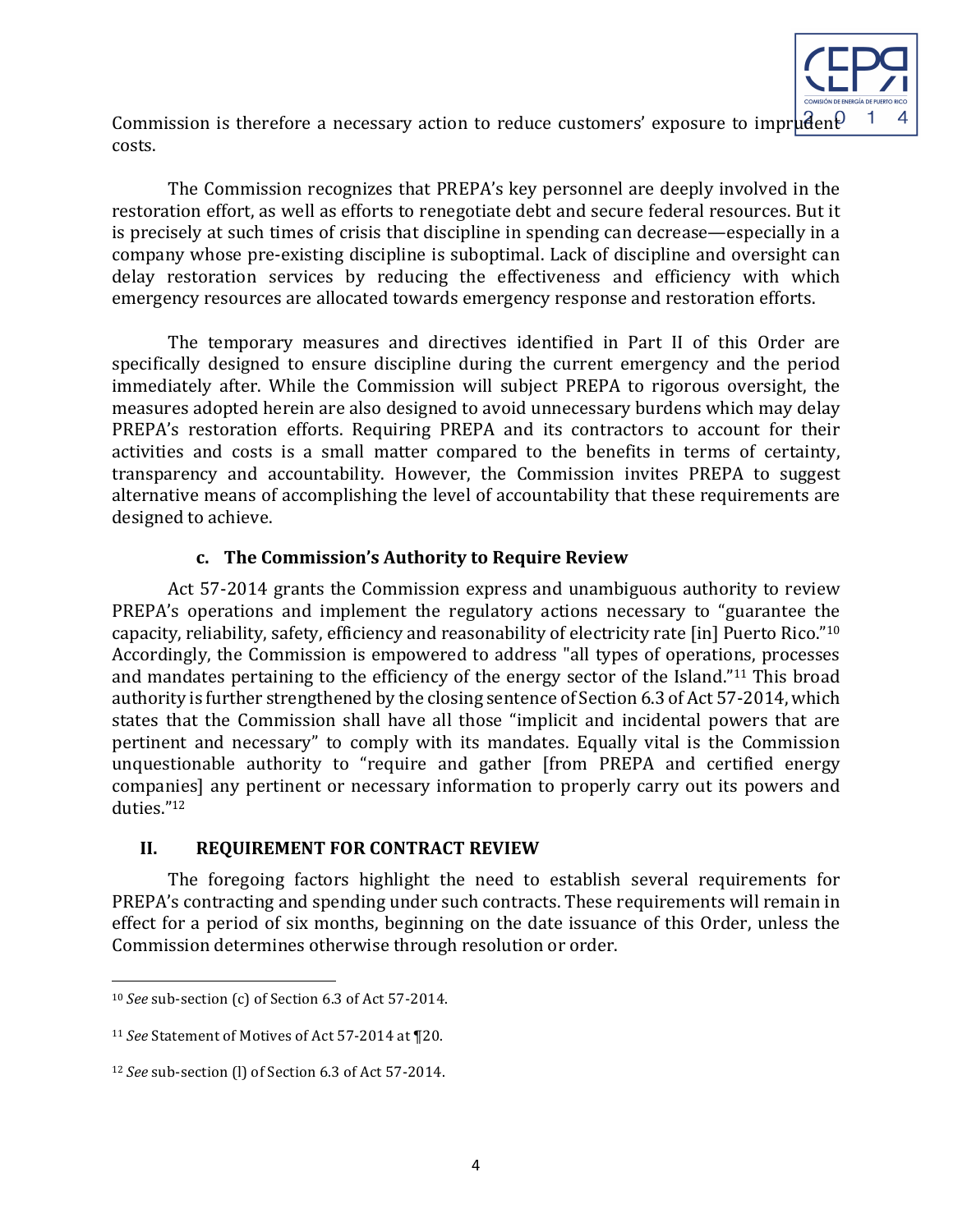

# **a. Required Contract Provisions**

For any contract or amendment to an existing contract related to the procurement of energy, grid services, and fuel<sup>13</sup> for an aggregate value of at least \$10 million; contracts for infrastructure work<sup>14</sup> for an aggregate value of at least \$1 million; and contracts for professional services<sup>15</sup> for an aggregate value of at least \$250,000, executed by PREPA after the issuance of this Order, the Commission **ORDERS** PREPA to include the following provisions:

- (1) A clause stating that the contract will not enter into force unless PREPA has received written approval from the Commission or unless five business days have passed after PREPA's submission of the contract to the Commission with no action from the Commission. The Commission, on notice to PREPA within the five-day period mentioned above, may extend such period for unusually complex contracts, provided such period shall never exceed 30 calendar days from the date of submission of the contract to the Commission.
- (2) A clause stating that, if the Commission finds, or has reasonable belief, that the work being performed is defective, inconsistent with the terms and conditions of the contract, with applicable legal and regulatory requirements or with any prior Commission order or directive, the Commission may order PREPA to direct a contractor to immediately cease the provision of services until the Commission states otherwise, or until 15 business days from the date the Commission's stop-order was issued if the Commission fails to take any action within such timeframe. After the issuance of a stop-order, and after granting PREPA and the contractor reasonable opportunity to be heard, the Commission may determine to authorize continuation of services, require corrective measures to be taken, including contract amendments, or require the termination of the contract.

  $13$  The Commission intends the term "energy, grid services, and fuel" to refer to provision of energy to be consumed by PREPA or sold by PREPA to customers; to the commitment to make generating capacity available when needed (commonly referred to as "capacity services"); to credits associated with production of "green" or renewable energy as defined by Act 83-2010; to administration of energy efficiency, demand response, and other demand-side management programs; to the services necessary to support the transmission of electric power to customers, including but not limited to frequency and voltage regulation, operating and spinning reserves, startup-related costs, black start capabilities, and flexible ramping capabilities; to purchases of combustible fuels; and to tolling, transportation, or other delivery payments associated with fuel purchases.

 $14$  The Commission intends the term "infrastructure work" to refer to materials purchased for and labor applied to PREPA's physical assets. These assets include, but are not limited to, generation, transmission, distribution, fuel delivery, information technology, warehousing, and transportation infrastructure and assets.

<sup>&</sup>lt;sup>15</sup> The Commission intends the term "professional services" to refer to work for hire that has no impact on PREPA's physical assets, including but not limited to: legal services; advisory services; modeling, potential studies, and other analyses; engineering and design work, and others.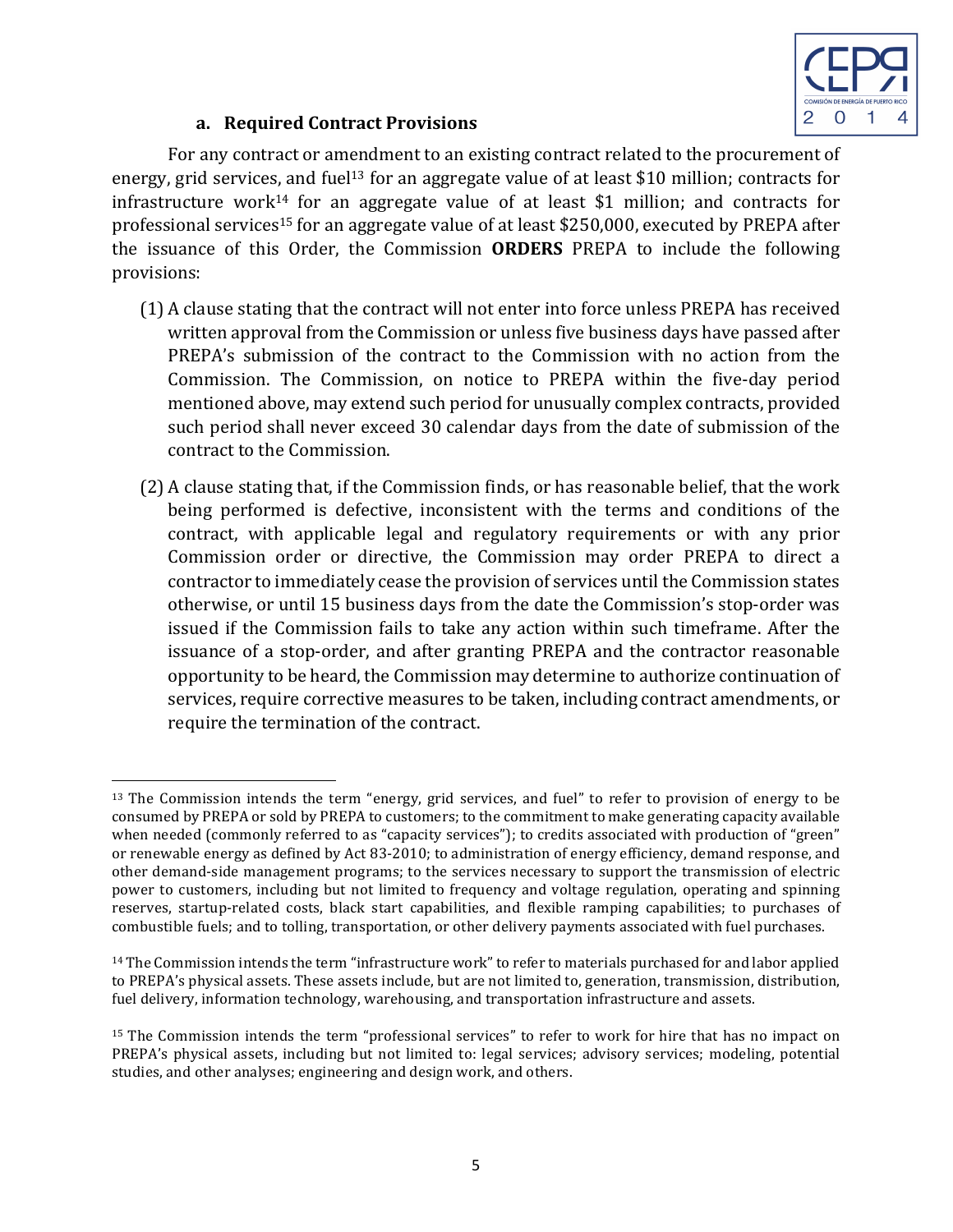

- (3) A clear, detailed scope of the work and activities included in the contract.
- $(4)$  A total budget associated with the described scope, provided that PREPA may seek from the Commission a modification of this requirement in extraordinary circumstances.
- (5) An estimated spending schedule associated with the described scope and budget, with both monthly spending estimates and clear and objective milestones.<sup>16</sup> Spending schedules must include spending estimates associated with those milestones.
- (6) A schedule of all labor, material, and/or service rates associated with the contract.
- (7) A scope and budget amendment process, which shall include a requirement to provide advanced notice, with no less than 30 calendar days in advance, to the Commission, of any proposed amendment to the contract scope, budget and amount, provided PREPA may seek an exception to the 30-day requirement (but not to the advance notice requirement) in extraordinary circumstances.
- (8) Require invoices to be submitted to PREPA on, at least, a monthly basis in electronic format. Invoices must contain the amount invoiced under the contract since the last invoice and the total amount invoiced since the contract's execution, as well as a description of the work completed and being invoiced and the total amount of contract funds remaining after deducting the amount included in the most recent invoice.
- (9) A requirement wherein PREPA's contractor must submit, 10 calendar days in advance of a new month, monthly budget updates, with milestones accomplished and estimated spending and work to be completed in the upcoming month.
- (10) A clear description of performance guarantees in the contract, including a requirement that work performed under the contract will conform to all applicable legal and regulatory requirements. Contracts must include a certification from the contractor that they are aware of all legal and regulatory requirements and that, except for unforeseen or extraordinary circumstances, the contracted budget is sufficient to meet these requirements.
- $(11)$  A clear description of risk-sharing provisions, including provisions describing the allocation of responsibility for costs between PREPA and PREPA's contractor in the event of error on PREPA's part, error on the part of PREPA's counterparty, shared error, and the occasion of circumstances beyond the control of PREPA and PREPA's counterparty.

 

 $16$  In the case of contracts for energy, grid services, and fuel, "milestones" means delivery of such energy, grid services, or fuel. The requirement for spending estimates associated with delivery of milestones does not apply to such contracts. However, the schedule of labor, material, and/or service rates must include a rate for the delivery of energy (in MWh), capacity (in MW), fuel (in MMBTU and physical units), or other services (in the appropriate units).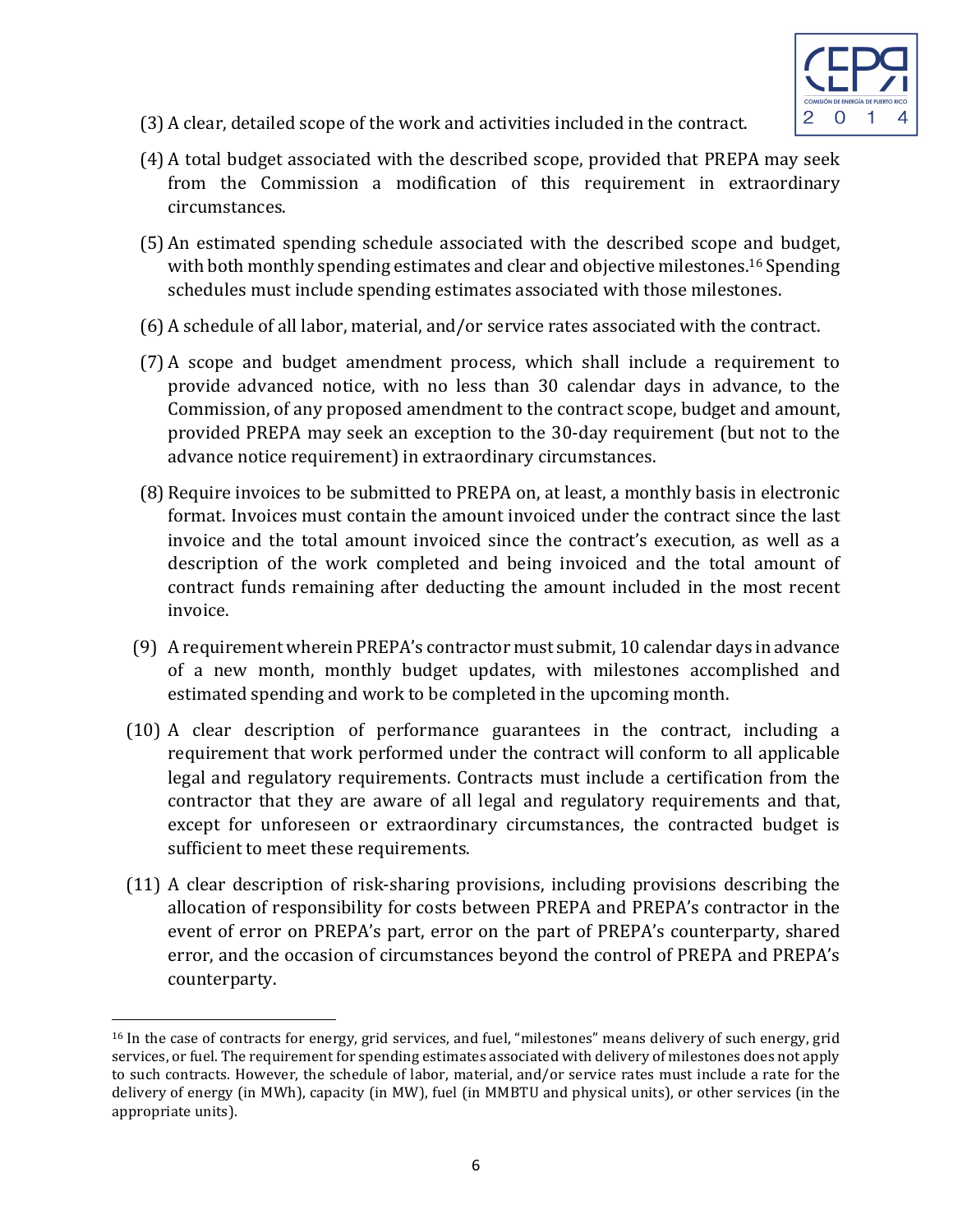

# **b.** Contract and Invoice Oversight

For any contracts contemplated in Part II.a of this Order, the Commission ORDERS the following:

- (1) PREPA shall submit to the Commission contracts for review within one week of approval of contracting language by the contracting officer at PREPA. Contract submission must include at least: the contract itself; all appendices and attachments; a total budget estimate; a spending and milestone schedule; and a schedule of rates for labor, materials and services. The PREPA contracting officer who approved the contract shall certify to the Commission that the contract complies with the requirements established in Part II.a of this Order. None of the materials submitted by PREPA may contain any redactions whatsoever; however, PREPA may request confidential treatment of those documents, or portions thereof, it deems confidential, pursuant to Commission Order CEPR-MI-2016-0009, as amended.
- (2) PREPA shall designate and identify the individual within PREPA responsible for reviewing invoices and contractor performance for each contract and whom shall act as liaison between PREPA and the Commission on matters related to the contracts under their supervision ("PREPA contract manager"). PREPA shall submit the name, title, e-mail address, and phone number of this individual to the Commission concurrently with each contract.
- (3) PREPA shall notify the Commission within 7 calendar days of any change to the identity or contact information of the PREPA contract manager.
- (4) PREPA shall keep and maintain all documents related to each contract, including all those documents identified in sub-section (1) above, in a secure Internet server, to which server the Commission shall have access immediately upon request.
- (5) Immediately upon receipt of an invoice or budget update, and of approval of such invoices, the PREPA contract manager shall upload all relevant documentation to the secure Internet server.
- (6) Upon request from the Commission, the PREPA contract manager shall schedule a briefing call or meeting, at a mutually convenient time, with PREPA officials and contractor representatives familiar with the contract under review.
- (7) Prior to the execution of any proposed amendment to the contract amount or scope of work of the services to be performed, the PREPA contract manager shall notify the Commission the intent, scope and nature of the proposed amendment no less than 30 calendar days prior to the intended date of execution of the proposed amendment. The proposed amendment shall be deemed to have been approved if the Commission fails to make a determination with regards to the proposed amendment within the 30-day period established before. PREPA may seek an exception to the 30-day